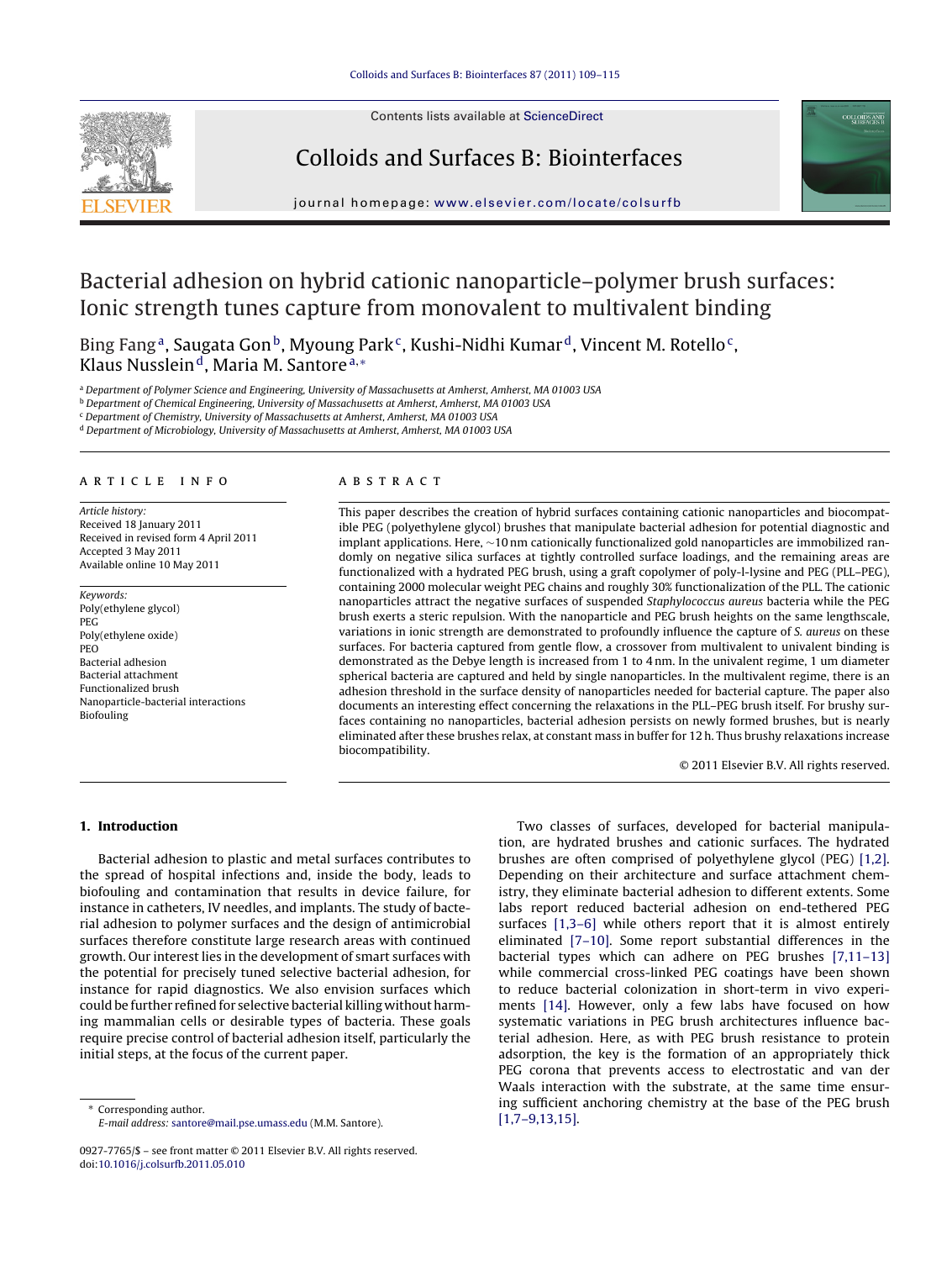Numerous cationic surfaces have been developed to kill bacteria on contact without leaching compounds. A problem, however, with the cationic-contact surfaces is their tendency to foul with serum proteins or with bacterial products, reducing anti-microbial effectiveness [\[16\].](#page-6-0) Recent studies, therefore have sought hybrid surfaces with cationic character and controlled adhesion. In a recent example, mixed brushes of PEG and P2VP (poly (2-vinyl pyridine)) demonstrate a large range of tunability in bacterial adhesion, through the covalent attachment of different relative amounts of end-reactive polymers [\[17\].](#page-6-0) While micropatterning of adhesive regions in a PEG brush has proven useful in the development of bacterial arrays, [\[18–20\]](#page-6-0) Zydrko [\[17\]](#page-6-0) suggests that heterogeneity on smaller lengthscales could prove versatile for manipulating the average bacterial interactions with surfaces, a concept we pursue here through a new hybrid surface that combines cationically functionalized gold nanoparticles (order 10 nm in diameter) with a PEG brush. While these cationic nanoparticles may be harmful to bacteria (a desirable property which we consider further in future work), in this work they drive bacterial adhesion on macroscopic surfaces. Cationic nanoparticles are also chosen here because their combined electrostatic and van der Waals attractions (especially involving the gold core) to the substrate make their deposition practically irreversible [\[21\].](#page-6-0)

This paper introduces a PEG-brush nanoparticle hybrid surface, in [Fig.](#page-2-0) 1, and describes its fabrication and provides characterization with AFM and reflectometry. This paper follows a protein adsorption study on a related but different surface comprising flat cationic polymer patches embedded at the base of a similar PLL–PEG brush [\[22\].](#page-6-0) The current paper, in which the nominal ∼10 nm nanoparticles protrude from the surface well into the brush, then examines the key features of bacterial adhesion on these surfaces. Staphylococcus aureus was chosen as a model organism because of its direct relevance to hospital and device infections [\[23,24\].](#page-6-0) S. aureus is a 1-um sphere with negative charge, somewhat resembling 1 um silica spheres in our prior work [\[25–28\].](#page-6-0) The influence of ionic strength on bacterial adhesion is studied and it is demonstrated how ionic strength can be used to tune a mechanistic crossover in bacterial adhesion from univalent to multivalent cell capture. The adhesive mechanism with the nanoparticle hybrid surface is compared with that operating in a model system based on 1-um spheres resembling the S. aureus bacteria. Fundamental differences between surfaces dominated by steric repulsive forces and those dominated by background electrostatic repulsions are described. Also, a peripheral observation is reported: relaxations in the PEG brush increase bacterial resistance with brush aging time (at fixed interfacial mass), an effect not previously documented to our knowledge.

#### **2. Experimental details**

Cationically functionalized gold nanoparticles were synthesized with overall diameters near 11 nm, measured by TEM in the dry state. The 11 nm particles were grown from 7 nm gold cores with a shell of roughly 500 ligands, 200 of which were N,N,N-trimethyl (11 mercaptoundecyl) ammonium chloride ligands. The other 300 ligands were 1-mercaptoundecane molecules [\[29,30\].](#page-6-0)

The "backfill" brush was a PLL–PEG graft copolymer, having 2300 molecular-weight PEG side arms, a 20,000 molecular weight PLL backbone, and a grafting ratio [\[31,32\]](#page-6-0) of  $2.9 \pm 0.1$ , meaning there were 2.9 PLL units per each PEG arm, or a PLL functionalization of 34%. This graft copolymer was synthesized according to the method of Hubbell and Textor [\[31,32\],](#page-6-0) using a 50 mM solution of PLL in borate buffer to which the N-hydroxysuccinimidyl ester of methoxypoly(ethylene glycol) acetic acid (Laysan Bio Inc.) was added. After reaction for 6 h, dialysis against pH 7.4 phosphate

buffer (0.008 M Na<sub>2</sub>HPO<sub>4</sub> and 0.002 M KH<sub>2</sub>PO<sub>4</sub>, total ionic strength  $I = 0.026$  M) followed by dialysis against DI water yielded the product which was stored at −20C after freeze drying. <sup>1</sup>H NMR analysis of the polymer dissolved in  $D_2O$ , using a Bruker 400 mHz instrument allowed the areas of the lysine side chain peak  $(-CH<sub>2</sub>-N-)$ at 2.909 ppm and the PEG peak  $(-CH<sub>2</sub>-CH<sub>2</sub>-)$  at 3.615 ppm to be compared to determine the grafting ratio.

Silica substrates were microscope slides (FisherFinest, Fisher, Inc.) subject to overnight soaking in concentrated sulfuric acid, shown to remove metal cations and produce a relatively smooth silica surface. Following a thorough rinse with DI water, slides were placed in a slit shear flow chamber, and exposed to flowing buffer. Then following a valve turnover, a 5 ppm nanoparticle solution in DI water was flowed over the surface. Nanoparticle deposition was roughly linear in time, especially at short times when the surface was sparse with nanoparticles, per our interests. Continued flow for tightly controlled exposure times produced surfaces with randomly deposited nanoparticles of highly controlled densities. After the desired deposition period, DI water was reinjected into the chamber to flush nanoparticles from the bulk. Phosphate buffer was then introduced, and once the flow chamber had been thoroughly flushed, a 100 ppm PLL–PEG solution was introduced and allowed to flow for 10 min, to ensure surface saturation around the nanoparticles. At this point flow was switched back to buffer. Next, in most cases, the chambers were dissembled and substrates stored in phosphate buffer for 12 h prior to their re-insertion in the flow chamber and bacterial studies. This surface aging step was necessary, as we show below, to obtain a fully relaxed brush.

When the deposition of the nanoparticles or polymer was tracked kinetically, near-Brewster optical reflectometry was employed. This method is similar to ellipsometry, but by using a parallel-polarized HeNe beam impinging on the interface near the Brewster from behind the solid substrate, glass substrates could be accommodated. At the Brewster angle of a perfect interface there is no back-reflected beam. However, when small amounts of a material accumulate on a surface, the back-reflection grows as the square of the adsorbed mass.

A Multi-Mode AFM-2 with a Nanoscope IV scanning probe microscopy controller (Veeco Instruments, Inc.) was used for imaging. Standard tapping mode AFM probes with nominal spring constants of 42 N/m and nominal resonance frequencies of 320KHz were employed. Imaging was carried out in tapping mode with RMS amplitudes between 0.5 and 1.0V. Scan rates of 1 Hz were used. Captured images were processed offline using Nanoscope 5.12r2 software (Veeco, Inc.). Images were flattened using a 1st order flattening function. The particle analysis tool in the software was used to determine particle heights.

AFM micrographs were obtained on bare acid-etched microscope slides in a dry state after deposition of nanoparticles (and brush polymer) via the flow system used in the reflectometry experiments. The substrates, functionalized nanoparticles and PLL–PEG brush polymer used were identical to those used in the reflectometry experiments. Samples were removed from the flow cell under a continuous stream of Milli-Q (Millipore, Inc.) filtered de-ionized water (18 M $\Omega$  impedance) after deposition. Samples were subsequently dried in an ambient laboratory condition prior to imaging.

Per standard procedures, S. aureus bacteria (ATCC 25923) were grown in Luria-Bertani (LB) medium. The cultures were incubated aerobically overnight at  $37^{\circ}$ C, with shaking at 200 rpm and harvested after a total of 24 h during logarithmic growth. Protein and other molecules which might potentially contaminate the surfaces were removed from bacterial suspensions by centrifugation at  $1000 \times g$  and cells re-suspended in phosphate buffer, a procedure which was conducted twice. The final bacteria concentration for adhesion studies was  $5 \times 10^5$  cells/ml. All bacteria were used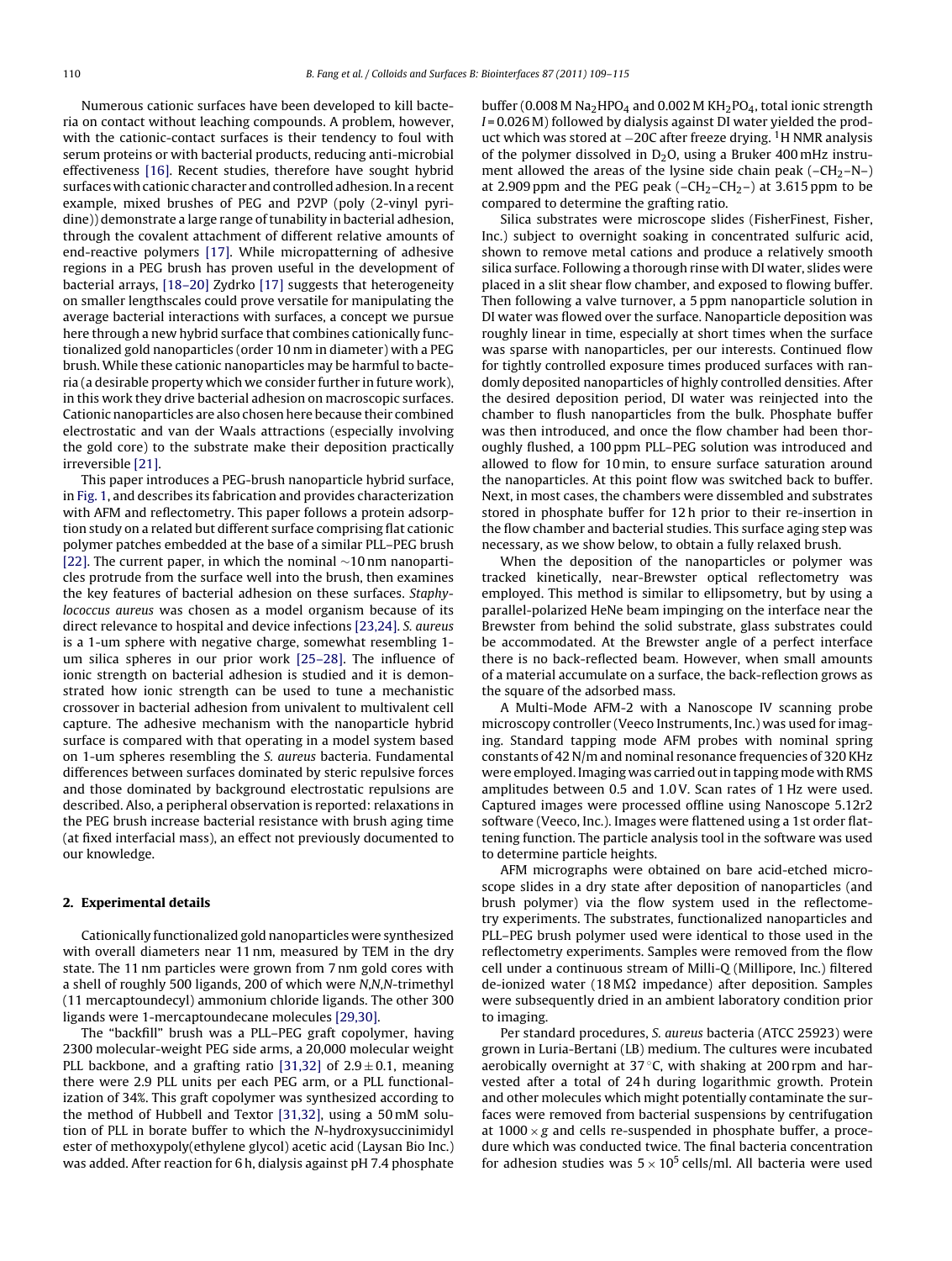<span id="page-2-0"></span>

Fig. 1. Hybrid surface containing cationically functionalized nanoparticles, subsequently backfilled with a graft copolymer brush. With both species having cationic functionality, they occupy different regions of surface rather than adsorb on top of each other.

within 24 h of preparation and stored in a refrigerator near 4 °C. The strain was originally a clinical isolate, and is today widely used in standardized tests of bacterial antibiotic susceptibility. This particular strain was chosen for its non-pathogenic behavior, while still closely resembling strains found in hospital infections.

Bacterial adhesion was studied in the same slit-flow chambers used to characterize nanoparticle deposition and backfill. The chamber was oriented so the surface of interest was perpendicular to the floor, avoiding gravitational forces in the same direction as interfacial interactions between bacteria and the substrate. Then bacteria were flowed through the chamber at a wall shear rate of  $22 s^{-1}$ , and their adhesion to the surface was monitored on video, focusing at the surface of the microscope slide. A wall shear rate near  $20 s^{-1}$  was chosen to be gentle. (With the pump setting targeting 20 s<sup>-1</sup>, an actual wall shear rate of 22 s<sup>-1</sup> was determined, based on our measurement of the actual volumetric flow rate via the "bucket and stopwatch" method.) Subsequent analysis of video images, using Image J, produced data on the numbers of adherent bacteria as a function of time. While the same DI water and buffer concentration were always used for surface fabrication, ionic strength was systematically varied in bacterial adhesion studies.

Zeta potentials were measured using 1-micron silica microspheres (Geltech, Orlando) at a concentration of 100 ppm, onto which different amounts of nanoparticles and/or PLL–PEG were absorbed, in order to simulate collecting surfaces. Zeta potentials of the bacterial suspensions were also measured as a function of ionic strength.

## **3. Results**

## 3.1. Surface fabrication and their characterization

Surfaces were created by depositing nanoparticles from flowing suspensions and backfilling the remaining surface area with a polymer brush. The first step, nanoparticle deposition, was demonstrated previously [\[21\]](#page-6-0) and is addressed here in the [Supporting](#page-6-0) [Information.](#page-6-0) There it is shown that i) particle deposition is linear in time, allowing for controlled particle loadings on the surface and ii) reflectometry signal is proportional to the AFM-measured particle loadings. Also, cationic nanoparticle-functionalized silica surfaces have been found to be robust, with retention of nanoparticles after aggressive treatments including exposure to high and low ionic strengths, organic solvents, drying, and sonication[.\[21\]](#page-6-0)

In making the composite surfaces, PLL–PEG was adsorbed following nanoparticle deposition. An example is shown in Fig. 2A, a reflectivity trace for nanoparticle deposition followed by backfilling. Here after ∼5 min of nanoparticle deposition, the surface loading of nanoparticles is locked in by re-introduction of deionized (DI) water. Then, in preparation for polymer deposition, the solution is switched to pH 7.4 ( $I = 0.026$  M) phosphate buffer, and then polymer is introduced at 100 ppm in the same buffer. The trace demonstrates that the nanoparticles are retained, prior to polymer introduction, and that the net interfacial mass increases upon polymer introduction. The transport-limited rate of polymer adsorption, starting around



**Fig. 2.** Evidence for exclusion of PLL–PEG backfill by cationic nanoparticles. (A) adsorption sequence for nanoparticles followed by rinsing and exposure to PLL–PEG solutions. The adsorbed amount of PLL–PEG is based on the calibration for polymer coverage and does not apply to the nanoparticle deposition portion of the experiment. (B) Summary of PLL–PEG backfill amounts as a function of the amount of nanoparticles previously deposited.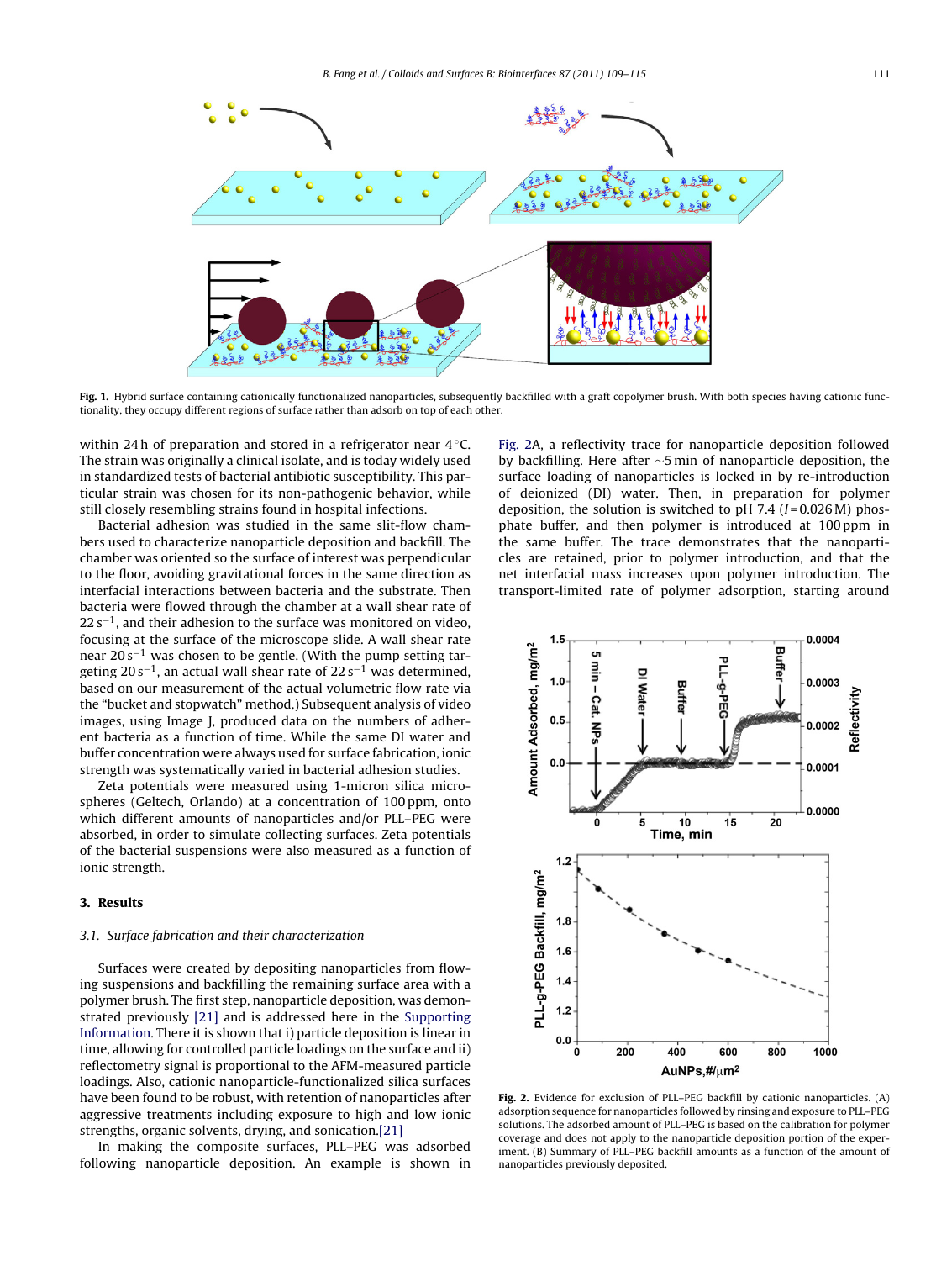15 min, is identical to that on bare silica, suggesting that nanoparticles are not being displaced by the copolymer, and that instead the copolymer is adhering to bare regions of the silica. An "exchange reaction" in which adsorbing polymer displaces nanoparticles would exhibit a slower net increase in mass due to loss of nanoparticles during polymer adsorption. A reduction in signal might be equally likely for nanoparticle removal.

With a PLL–PEG coverage of 1.1 mg/m<sup>2</sup> on silica containing no nanoparticles, the lower PLL–PEG coverage on a nanoparticle-containing surface in [Fig.](#page-2-0) 2A suggests the adsorption of the PLL-PEG to backfill only the bare silica. [Fig.](#page-2-0) 2B provides additional evidence: The adsorbed amount of PLL–PEG is summarized as a function of nanoparticle coverage. Surfaces with more nanoparticles accommodate less polymeric backfill, demonstrating the exclusion of the PLL–PEG by cationic nanoparticles. Further evidence for the compatibility of nanoparticles and PLL–PEG is found in the [Supporting](#page-6-0) [Information.](#page-6-0) There, micrographs reveal retention of particles after backfilling, with no evidence of particle rearrangement. There is also a slight reduction in the apparent particle height via AFM, as a result of the polymer adsorbing around the particles, consistent with a lack of polymer adsorption on the nanoparticles. As explained in the [Supporting](#page-6-0) [Information,](#page-6-0) with backfill polymer dried down between the nanoparticles, the distance between the tops of nanoparticles and the substrate is reduced about a nanometer.

[Table](#page-4-0) 1 summarizes zeta potentials for surfaces with nanoparticle contents relevant to the bacterial adhesion studies. In particular, the nanoparticle loadings of 275 and 1000/um2 correspond to near-threshold (defined below in terms of bacterial adhesion) and fully loaded surfaces, respectively. (Maximum loading describes our ability to deposit the nanoparticles, also discussed below, as opposed to a tightly packed nanoparticle arrangement.) As is wellknown, the silica substrate is substantially negative at the pH 7.4 of this study, with details depending on ionic strength. Our data confirm the literature [\[33\].](#page-6-0) A saturated layer of the PLL–PEG brush  $(1.1 \,\mathrm{mg/m^2})$ , while reducing the magnitude of this negative surface potential, does not change the sign of the surface charge. This occurs for 2 reasons: First, the amount of PLL at the base of the PLL–PEG brush (0.15 mg/m<sup>2</sup> compared with 0.4 mg/m<sup>2</sup> in a saturated PLL layer) is insufficient to neutralize the negative silica charge. Additionally, perturbation of the shear plane by the brush still allows some access to the surface charge, even for  $\kappa^{-1}$  = 1 nm. While we have previously estimated brush heights of  $8-9 \text{ nm}^{22}$ using an Alexander-De Gennes treatment for the brush [\[34,35\],](#page-6-0) this approximation assumes that the tethers are completely nonadsorbing. The observation of PEG adsorption onto silica [\[36,37\],](#page-6-0) combined with a demonstration of how such adsorption at the base of the brush reduces the length and density of the tethers [\[38\],](#page-6-0) suggests our brushes might be thinner than the equivalent 8–9 nm step-function height estimate or that the hydrodynamic field may penetrate more deeply into the outer region of the brush than originally anticipated.

Also in [Table](#page-4-0) 1, a saturated layer of PLL produces a slightly positive surface charge at all ionic strengths. This is not true of a "full" layer of nanoparticles where the net zeta potentials of the surface are −41 to −51 mV. This suggests that despite the strong positive zeta potentials of the cationic nanoparticles in suspension (including  $28 \pm 3$  mV in DI water), the maximum deposition cover-age (in the [Supporting](#page-6-0) [Information,](#page-6-0)  $1000$  np/um<sup>2</sup>) does not produce a packed nanoparticle layer, but instead leaves much bare silica. (Higher loadings can be achieved by increasing the ionic strength during nanoparticle deposition, but the surface is still far from "packed" with nanoparticles.) PLL–PEG backfilling around immobilized nanoparticles produces surfaces with net negative charge, not surprisingly.



**Fig. 3.** Bacterial adhesion on an adsorbed PLL–PEG layer aged to different extents in DI water. Inset shows raw data while main graph summarizes coverages as a function of brush aging time.

#### 3.2. Bacterial adhesion

Key to the adhesion and manipulation of bacteria using surface-immobilized nanoparticles is the elimination of bacterial interactions with the remaining surface area. Our surfaces are designed with the intention that PLL–PEG –covered areas should not adhere flowing bacteria. This was reported to be the case, or nearly so, for PLL–PEG layers with similar molecular weights and architectures as that of the copolymer employed here, exposed to S. aureus [\[8\].](#page-6-0) Further, the particular copolymer architecture and MW in our study was shown by others [\[31,32\]](#page-6-0) and confirmed by us [\[22\]](#page-6-0) to nearly completely resist protein adsorption. Fig. 3 demonstrates interesting bacterial adhesion, depending on the layer age after the relatively short adsorption period. Here, saturated adsorbed layers of PLL–PEG (containing no nanoparticles) are exposed to flowing suspensions of S. aureus ( $5 \times 10^5$ /ml), after different aging times in flowing buffer. S. aureus adheres modestly on PLL–PEG layers shortly after their adsorption. However, bacterial adhesion decreases with the brush age (in buffer; no further polymer adsorbs) and is nearly completely eliminated after 12 h. Presumably slow relaxations in the polymer brush layer eliminate either loops of cationic backbone protruding from the newly formed brush or tiny bare spots on the surface, which are bacteria-adhesive. We see no such layer age dependence of the adsorption of several proteins: albumin, fibrinogen, and myoglobin [\[39\].](#page-6-0) These proteins do not adsorb onto freshly adsorbed brushes of the PLL–PEG copolymer. Because of the bacterial adhesion to fresh brushes, nanoparticlecontaining surfaces, with their PLL–PEG brush backfill layers have all been allowed to relax in phosphate buffer for 12 h prior to exposure to flowing S. aureus.

[Fig.](#page-4-0) 4A shows a series of kinetic runs for the capture of flowing S. aureus from pH 7.4 phosphate buffer with  $I = 0.005$  M ( $\kappa^{-1} = 4$  nm) onto a series of surfaces with increasing density of nanoparticles. Included is a trace for bacterial capture on a saturated PLL layer, which acts as a calibration of transport-limited capture. Here, the positive charge on the PLL layer (zeta potential of ∼5 mV) renders these surfaces strongly and rapidly adherent to bacteria: S. aureus adheres at the transport-limited rate, as evidenced by a 1/3-wall shear rate dependence and a linear concentration dependence of the bacterial capture rate [\[40\].](#page-6-0) Since bacterial adhesion studies on the nanoparticle surfaces were done with different batches of bacteria on different days, with the bacterial concentration varying by up to a factor of 2 and difficult to quantify independently with sufficient precision, the transport-limited rate measured on PLL with each bacterial batch facilitated a calibration of relative concentration for different bacterial batches, enabling their comparison in the form of collection efficiencies.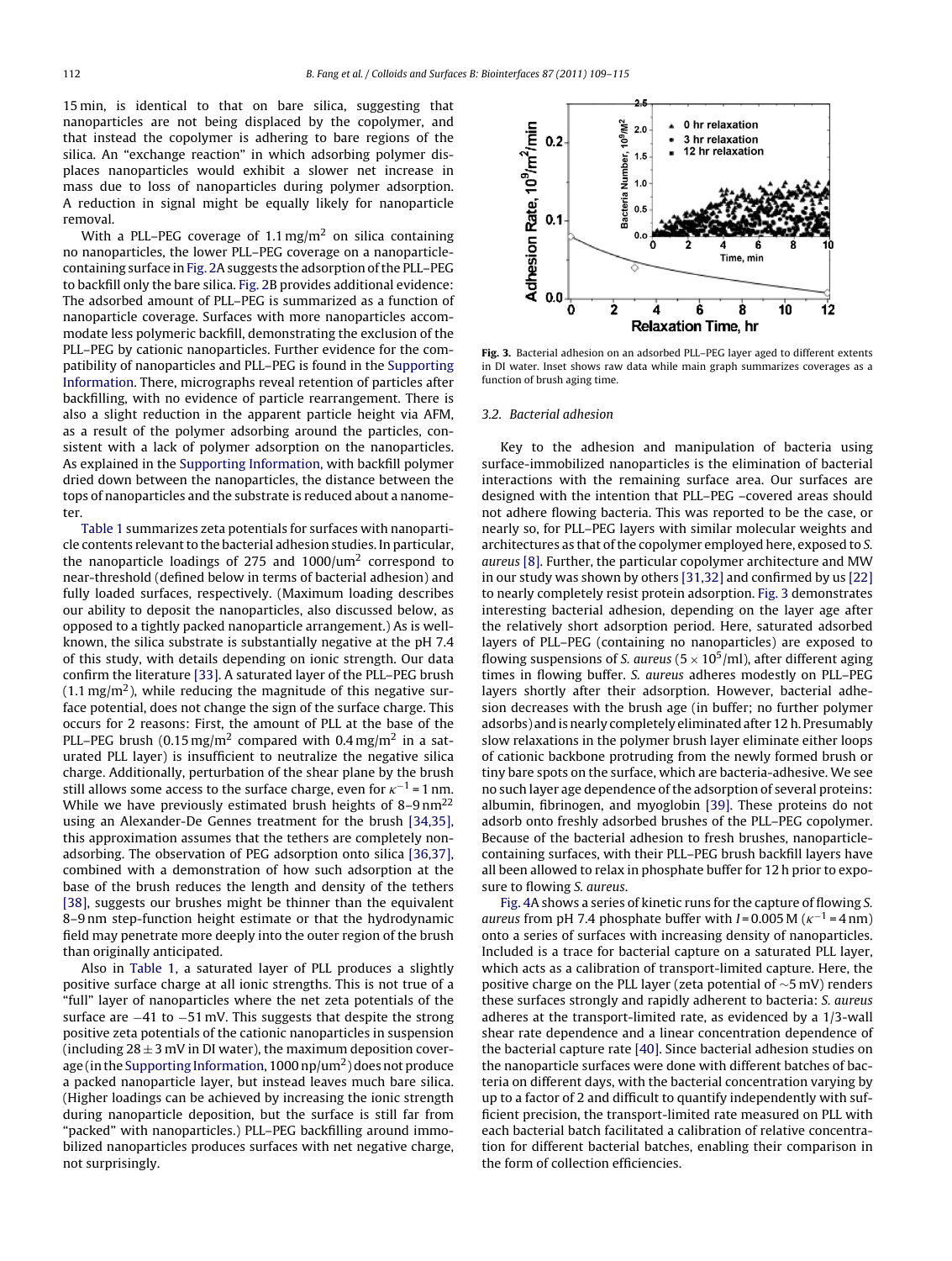#### <span id="page-4-0"></span>**Table 1**

Zeta potentials, in mV, of silica particles with various surface layers.

|                                                                    | $I = 0.10 M$<br>$\kappa^{-1}$ = 1 nm | $I = 0.026 M$<br>$\kappa^{-1} = 2$ nm | $I = 0.005 M$<br>$\kappa^{-1} = 4 \text{ nm}$ |
|--------------------------------------------------------------------|--------------------------------------|---------------------------------------|-----------------------------------------------|
| Bare silica                                                        | $-57 \pm 3$                          | $-73 \pm 4$                           | $-85 \pm 5$                                   |
| Saturated PLL-PEG, $1.1 \text{ mg/m}^2$                            | $-17 \pm 4$                          | $-26 \pm 4$                           | $-30 \pm 2$                                   |
| Saturated PLL, $0.4 \,\mathrm{mg/m^2}$                             | $2 \pm 4$                            | $6 \pm 4$                             | $4 \pm 4$                                     |
| Silica + 275 np/um <sup>2</sup>                                    | $-53 \pm 4$                          | $-72 + 4$                             | $-81 \pm 5$                                   |
| Silica + 1000 np/um <sup>2</sup>                                   | $-41 \pm 4$                          | $-46 \pm 5$                           | $-51 \pm 4$                                   |
| Silica + 275 $np/um^2$ + PLL–PEG backfill                          | $-23 \pm 3$                          | $-29 \pm 4$                           | $-39 + 4$                                     |
| Silica + 1000 np/um <sup>2</sup> + PLL-PEG backfill                | $-19 \pm 5$                          | $-20 \pm 4$                           | $-30 \pm 3$                                   |
| Below are data for suspended items, not adsorbed to silica spheres |                                      |                                       |                                               |
| S. aureus                                                          | $-12 \pm 3$                          | $-25 \pm 3$                           | $-12 \pm 2$                                   |
| Nanoparticles in suspension                                        | $5 \pm 2$                            | $8 \pm 3$                             | $9 \pm 2$                                     |

Key features of bacterial capture on nanoparticle-containing surfaces in Fig. 4A include the linearity with respect to time within each data set and the increase in capture with increased nanoparticle density. The former suggests that bacterial capture is controlled strictly by substrate-bacterial interactions without interactions between previously immobilized and incoming bacteria. Indeed at the transport-limited rate, after 10 min the surface area occupied by bacteria is only 0.4%.

Fig. 4B summarizes the dependence of the bacterial capture rate on the nanoparticle surface density for the data in Fig. 4A plus more at this and other ionic strengths. The [Supporting](#page-6-0) [Information](#page-6-0) provides examples of captured video frames for bacte-



**Fig. 4.** S. aureus capture and accumulation on composite surfaces. Adhesion efficiency is relative to the transport-limited rate at a wall shear rate of 22 s−1. (A) Raw data for a single batch, including the capture on a pre-adsorbed PLL layer to establish the batch-dependent transport-limited capture rate. Here the ionic strength is 0.005 M and the Debye length is 4 nm. (B) Summary of capture efficiencies as a function of nano-particle surface density for ionic strengths corresponding to the Debye lengths shown.

ria at 5 min of bacterial flow, for surfaces containing 0, 40, and 200 nanoparticles/um<sup>2</sup>. These data demonstrate the isolated, random arrangement of the captured bacteria, but cannot provide information on viability or bacterial structure due to the wide field needed for bacterial counting. In all cases (not all data shown), bacterial capture are linear in time for at least the first 10 min of each run, similar to the examples in Fig. 4A. For all three ionic strengths in Fig. 4B, the bacterial adhesion rates increase with density of cationic patches, demonstrating the importance of electrostatic attractions to bacteria-surface interactions. Atthe greatest surface densities of cationic nanoparticles, bacterial capture rates on nanoparticle-functionalized surfaces approach the established transport-limited rate on an adsorbed PLL-layer. However, below 500 or 1000 nanoparticles/ $um<sup>2</sup>$ , depending on the ionic strength, surface composition, rather than transport, controls bacterial adhesion.

In the regime of surface-limited bacterial adhesion, the surfaces are substantially net negative, so that electrostatic and steric repulsions from the back-filled surface areas oppose bacterial capture. In this regime, bacterial capture is driven by attractions to the cationic nanoparticles, with the capture rate increasing monotonically with their surface density. Interestingly, at ionic strengths corresponding to a Debye length of 4 nm, the rate data pass through the origin and are linear in the nanoparticle density, while at  $\kappa^{-1}$  = 1 and 2 nm, the increase in bacterial capture rate occurs above a finite x-intercept. These data sets are roughly sigmoidal, and present an effective adhesion threshold, a density of nanoparticles required for substantial bacterial capture. Previously demonstrated sensitivity of thresholds to features of the analyte (other than bacteria) suggests the use of these surfaces in applications requiring sharply selective binding [\[27,39,41\].](#page-6-0)

## **4. Discussion**

While the thresholds for  $\kappa^{-1}$  = 1 and 2 nm in Fig. 4B are imperfect (i.e. there is a low level of bacterial capture below the thresholds, especially at  $\kappa^{-1}$  = 1 nm), their presence is significant: Thresholds indicate weak bacterial interactions with individual nanoparticles and the requirement of several nanoparticles for the capture of each bacterium, sometimes termed "multivalency" [\[25,41\].](#page-6-0) As the ionic strength is increased, the electrostatic attractions are progressively weakened, relative to the repulsion from the brush, and the threshold shifts further to the right towards greater surface loadings of nanoparticles.

At the other extreme with  $\kappa^{-1} = 4 \text{ nm}$ , the electrostatic nanoparticle-bacterial attractions are stronger and longer range. It turns out that, for our particular system, at  $\kappa^{-1} = 4 \text{ nm}$ , the electrostatic attractions are sufficiently strong that the adhesion threshold vanishes, and bacterial capture is no longer multivalent. Here, instead, individual immobilized nanoparticles are each sufficient to capture bacteria, and up to the point of transport-limited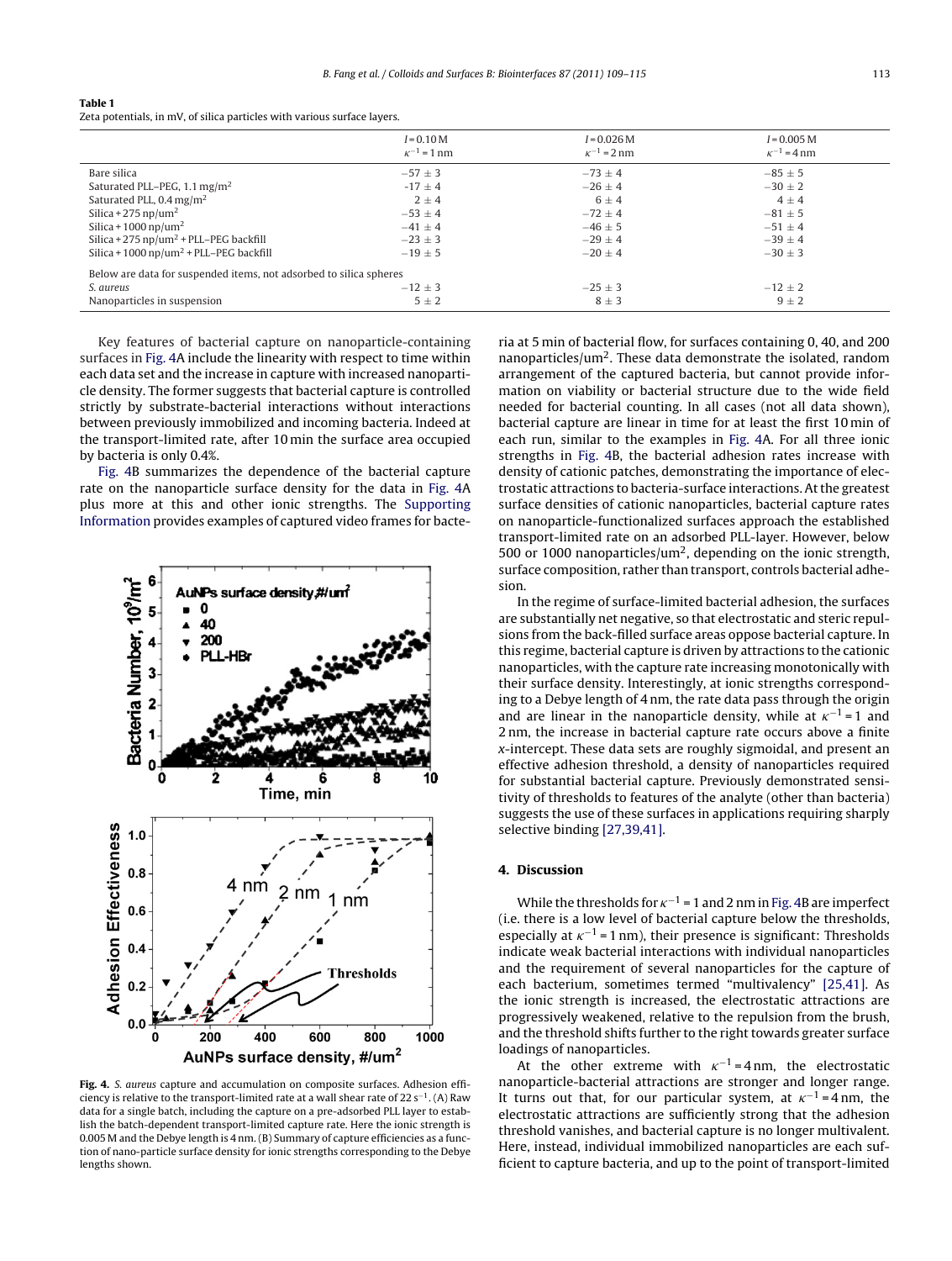

Fig. 5. Contact regions between (A) particles and electrostatic surfaces versus (B) bacteria and brush surfaces. For the brushy surface, the compression length,  $\delta$ , is approximated here by the brush persistence length,  $\xi$ .

bacterial capture, the rate of bacterial capture is proportional to the nanoparticle loading on the substrate. Given the tiny dimensions of our nanoparticles, the ability of these materials to each individually capture and hold bacteria, even in gentle flow might be considered remarkable. In our studies here, without changes in ionic strength, pH, or flow conditions, the univalent bacterial capture was found to be irreversible.

Also worth mentioning, while cationic nanoparticles and polymers are generally classified as "antimicrobial," due to their potential to disrupt cell membranes, we have not determined if bacteria on our surfaces are viable. We suspect, however, that in the limit of single nanoparticle capture of bacteria (in the univalent limit, with surfaces containing very few nanoparticles) that the bacteria are minimally affected by a single point contact with a 10-nm nanoparticle. Future work will address the concentration and ionic strength conditions, if any, where our surfaces reduce bacterial viability. We note that in general there is an advantage to decouple adhesion and capture from biofunctionality: The placement of surface elements with completely independent functions (adhesion, selectivity, killing, or signaling) allows surfaces to be tuned precisely for applications of interest.

Interesting insights into the mechanisms of bacterial interactions and the role of electrostatic versus steric interactions can be gained by comparing bacterial capture in [Fig.](#page-4-0) 4 to the capture of negative silica particles on negative silica surfaces decorated with either flat cationic polymer patches [\[25,27\]](#page-6-0) or cationic nanoparticles [\[21,41\].](#page-6-0) Fig. 5 compares the surface structures [\[25,27,28\],](#page-6-0) and an important parameter is the "zone of influence," an area on the collecting surface exerting repulsive forces on approaching particles. This contact area is roughly proportional to the total repulsion between the particles (or bacteria) and the collector. A proportionate number of attractive elements are needed, within the zone of influence, to produce particle capture. A prediction of the adhesion threshold follows from calculations of the probabilities of finding the appropriate numbers of randomly arranged cationic adhesion elements, for the silica sphere system [\[25\].](#page-6-0)

In the silica sphere- silica flat system, the contact area was defined by the electrostatic repulsions [\[25\].](#page-6-0) From a geometrical analysis of the intersection of the double layer of the particle with a plate, we approximated  $R_{\text{zoi}} = 2\sqrt{\kappa^{-1}a}$ , with a being the particle radius. In the current system, the repulsive contact area is defined by the compressibility of the polymer brush. A bacteria's thermal energy gives the compressive force on the outer region of the brush (in the absence of attractive patches or particles), and brush compression defines the extent of bacterial-surface contact. In the Alexander-DeGennes brush model, the term "blob" describes a unit of a tether possessing a  $kT$  of energy [\[34,35\].](#page-6-0) Blob size or brush persistence length,  $\xi$ , is equal to the tether spacing and, for our system using a first approximation of non-adsorbing PEG chains,  $\xi \sim 2$  nm. Then the radius of the contact area between a bacterium and the brush is  $R_\mathrm{zoi} = 2\sqrt{\xi a} = 63$  nm. This is similar in range to  $R_\mathrm{zoi}$  at an ionic strength of 0.026 M, in the silica sphere – silica surface system.

In the silica sphere - silica flat system, the effect of ionic strength on the zone of influence is dominant in establishing the adhesion thresholds [\[25\].](#page-6-0) In the bacteria–brush system, ionic strength affects the strength of the adhesive elements but not the repulsive contact area. Therefore, the bacterial adhesion thresholds increase with decreasing Debye length, while in the silica sphere system, the opposite occurs.

It is tempting to quantify the relative nanoparticle heights and brush protrusion. While we can say the expected brush heights (treating the brush as a step function) are 8–9 nm or slightly less with PEG adsorption onto silica, and that the dry nanoparticle heights by AFM are 7–8 nm, the resolution necessary (nanometer to sub-nanometer) to describe the relative brush and nanoparticle height in buffer is not experimentally accessible. Hydrodynamic, scattering, and electrokinetic measures of brush height (the latter relative to electrostatic interactions) do not adequately anticipate the forces experienced by flowing bacteria. The actual compressibility of a brush by a bacterium, with the nanometer resolution achieved by variations in Debye length from 1–2 nm, is very sensitive to the fine structure of the outer brush edge and is not known for our system, which is thin relative to model brushes probed by neutron methods [\[38\].](#page-6-0) Likewise restructuring of the ligand shell on the nanoparticles between wet and dry (AFM) states could easily produce height differences, between the wet and dry states, of 1–3 nm. Even with this uncertainty, however, we can say, from the observations here, that the nanoparticles are mostly inaccessible to approaching bacteria, obstructed by the outer structure of the PEG brush. The exception occurs at  $\kappa^{-1}$  = 4 nm when the nanoparticle double layer protrudes from the brush and facilitates substantial bacterial capture. The observed variation in bacterial capture in the range  $\kappa^{-1}$  = 1–4 nm fall well within expectations for 9 nm brushes and nanoparticles with 7 nm cores and 1–2 nm thick ligand shells.

A final point is the observation of the affect of brush age on bacterial adhesion. While it has been documented that the most biocompatible adsorbed brushes require long adsorption periods to increase the surface mass [\[42\]](#page-6-0) (we agree that the penetration of the final brushes into a growing brush is a slow process), our observation is that this aging period is necessary for reasons of relaxation rather than increasing the surface mass. Our brushes were aged in DI water rather than in a solution of the adsorbing polymer, so that the interfacial mass could not increase during the aging period. Notably, bacterial adhesion onto these brushes is nonlinear in time. The leveling off of bacterial capture in [Fig.](#page-4-0) 4 may indicate a finite number of interfacial defects that dissipate as the adsorbed polymer relaxes.

#### **5. Conclusions**

This work demonstrates how immobilized nanoparticles on biocompatible brushy surfaces provide material interfaces useful for the manipulation of bacterial attachment. Adhesion of bacteria to immobilized nanoparticles is opposed by steric repulsions from a hydrated PEG, whose height is similar to or slightly larger than the nanoparticle size. At large Debye lengths, electrostatic attractions between the cationic nanoparticles and the approaching bacteria sufficiently exceed the range of steric repulsions from the brush, causing bacteria to adhere strongly to the surface. At sparse nanoparticle loadings on the surface, for  $\kappa^{-1}$  = 4 nm bacteria can be captured by individual nanoparticles (univalent capture). Conversely at small Debye lengths, the range of electrostatics is shortened such that the effective binding energy between individual nanoparticles and bacteria is insufficient to capture the